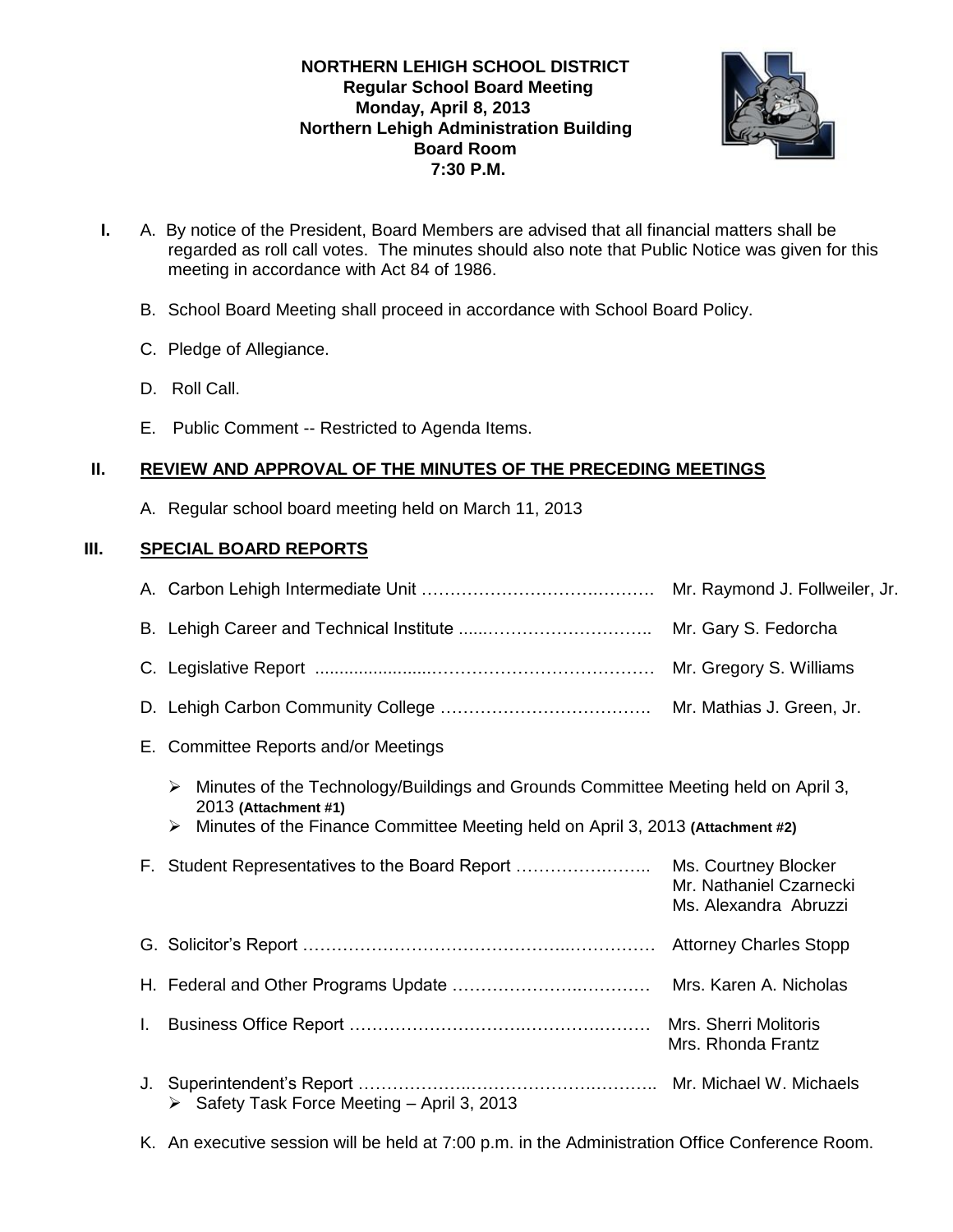#### **IV. PERSONNEL**

#### A. Appointment – Instructional

|  | 1. Samantha Sontag       | <b>Temporary Vacancy Replacement</b>                                         |
|--|--------------------------|------------------------------------------------------------------------------|
|  | Assignment:              | High School Science Teacher replacing an employee on<br>family medical leave |
|  |                          |                                                                              |
|  | Salary:                  | Substitute Teacher Rate Days 1-30; Day 31 and beyond                         |
|  |                          | \$44,000 prorated (Step 1 Bachelors on the 2012-2013                         |
|  |                          | <b>CBA Salary Schedule)</b>                                                  |
|  | Effective:               | February 8, 2013                                                             |
|  | <b>Termination Date:</b> | Upon return of full time employee                                            |
|  |                          |                                                                              |

#### B. Family Medical Leave

Approve the request of employee #1410 to take a twelve week Family Medical Leave beginning on March 11, 2013 for medical reasons. She will be using accumulated sick days in conjunction with her family medical leave. She plans to return to her current teaching position upon release from her physician on or about April 15, 2013.

#### C. Substitute - Instructional

Approve the following substitute teacher for the 2012-2013 school year at the 2012-2013 substitute teacher rates as approved on the Supplementary Personnel Salary Schedule:

Jenimida Christiansen\* Social Studies  **\*Pending verification of missing personnel file items**

# D. Co-Curricular Appointments 2013-2014

| Jeff Miller                                           | Head Boy's Basketball Coach              | \$7,084.32 |  |  |  |
|-------------------------------------------------------|------------------------------------------|------------|--|--|--|
| Dennis Rehrig                                         | Assistant Boy's Basketball Coach         | \$4,604.11 |  |  |  |
| <b>Richard Mantz</b>                                  | Assistant Boy's Basketball Coach (JH)    | \$4,604.11 |  |  |  |
| Trevor Miller                                         | MS Boy's Basketball Coach                | \$3,099.11 |  |  |  |
| Anthony Thomas                                        | Head Girl's Basketball Coach             | \$7,084.32 |  |  |  |
| <b>Brandon Hibbler</b>                                | <b>Assistant Girl's Basketball Coach</b> | \$4,604.11 |  |  |  |
| Sarah Arndt                                           | <b>MS Girl's Basketball Coach</b>        | \$4,512.82 |  |  |  |
| Steve Hluschak, Jr.*                                  | <b>Head Wrestling Coach</b>              | \$7,084.32 |  |  |  |
| Kathi Neff                                            | Cheerleading Advisor - Shared Stipend    | \$1,565.36 |  |  |  |
| LeAnn Hoch                                            | Cheerleading Advisor - Shared Stipend    | \$1,565.36 |  |  |  |
| *Pending verification of missing personnel file items |                                          |            |  |  |  |

# E. Co-Curricular Volunteers 2013-2014

| Mike Mantz                | Assistant Boy's Basketball Coach                       |
|---------------------------|--------------------------------------------------------|
| <b>Richard Roberts IV</b> | Assistant Boy's Basketball Coach                       |
| Jaclyn Follweiler         | Assistant Girl's Basketball Coach                      |
|                           | Michael Hofmann, Jr. Assistant Girl's Basketball Coach |

# F. Game Workers 2012-2013

Approve the following person as a Game Worker for the 2012-2013 school year. Game Workers consist of ticket sellers and takers, game announcers, scoreboard operators, timers, field judges, scorekeepers. Rate of pay is consistent with the rates approved on the 2012- 2013 Supplementary Personnel Salary Schedule: Katrina Wehr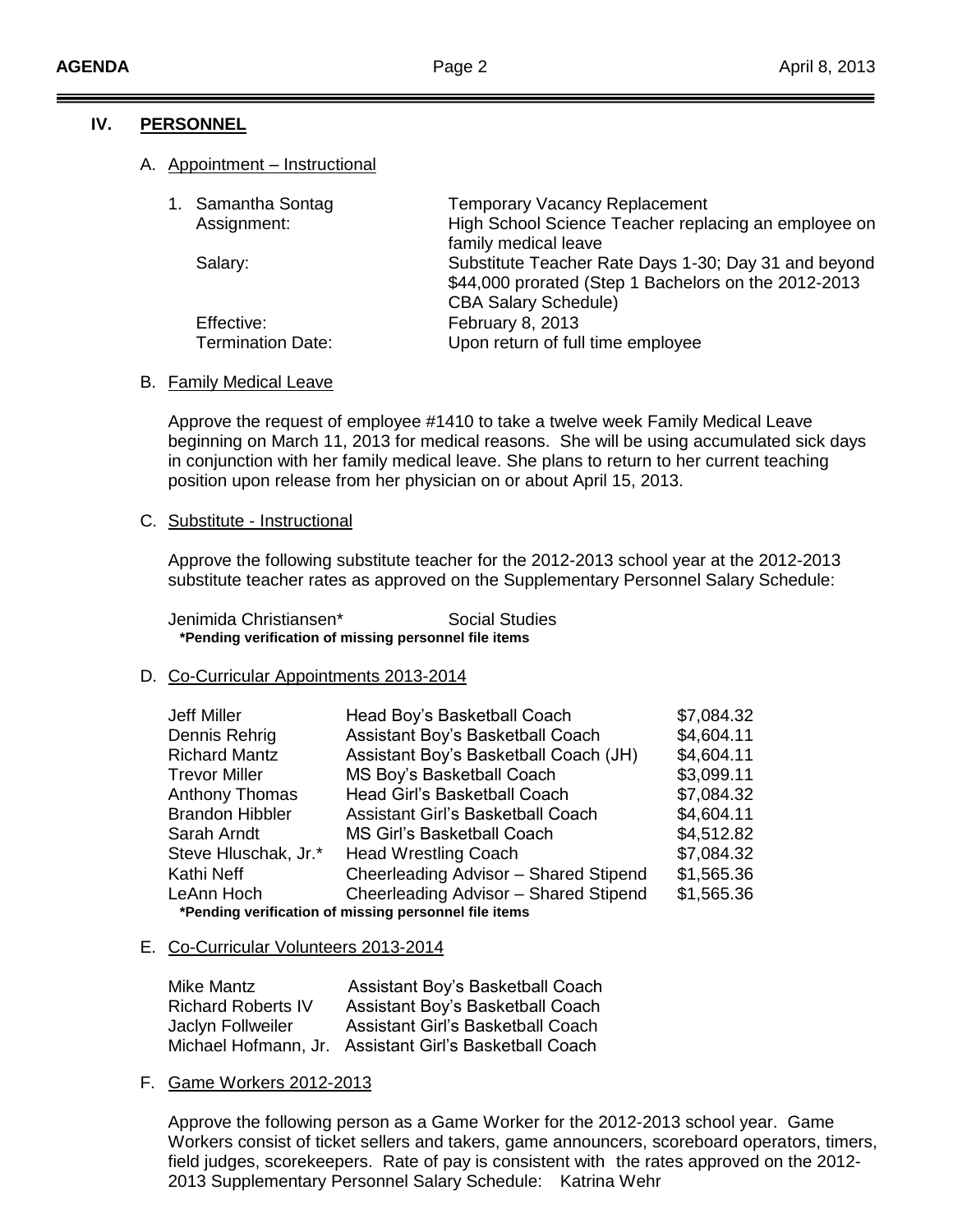# **V. POLICY**

#### A. Homebound Instruction

It is recommended that the Board of Education grant homebound instruction for a 7th grade student, Student No. 1890174, for five hours per week, effective March 5, 2013 and continuing until approximately April 16, 2013.

#### B. Field Trips

Senior Class Trip – High School – Six Flags Great Adventure – Jackson, NJ – May 31, 2013 – Funded by Class of 2013 and IDEA grant.

# **VI. CONFERENCES**

- A. Michele Dotta Positive Behavior Support Network Implementers' Forum May 29-30, 2013 Hershey, PA – Registration - \$50.00, Lodging - \$143.00 – Total Approximate Cost: \$193.00 – Funding: Special Education Director's Budget **(Attachment #3)**
- B. Suzanne Mengel Positive Behavior Support Network Implementers' Forum May 29-30, 2013 Hershey, PA - Registration - \$50.00, Lodging - \$143.00, Travel - \$56.40 – Total Approximate Cost: \$249.40 – Funding: Special Education Director's Budget **(Attachment #4)**
- C. Ellen Yenser Positive Behavior Support Network Implementers' Forum May 29-30, 2013 Hershey, PA - Registration - \$50.00, Lodging - \$143.00, Travel - \$49.80 –Total Approximate Cost: \$242.80 – Funding: Special Education Director's Budget **(Attachment #5)**
- D. Amy Zeiser Positive Behavior Support Network Implementers' Forum May 29-30, 2013 Hershey, PA - Registration - \$50.00, Lodging - \$143.00 – Total Approximate Cost: \$193.00 – Funding: Special Education Director's Budget **(Attachment #6)**

# **VII. CURRICULUM AND INSTRUCTION**

#### A. CLIU 2013-2014 Facilities Plan Committee Report

Approve the following resolution to adopt the 2013-2014 Carbon Lehigh Intermediate Unit Facilities Plan Committee Report that was adopted by the CLIU Facilities Plan Committee on February 22, 2013 **(Attachment #7)**

**RESOLVED:** It is recommended that the Northern Lehigh School District Board of Directors approve the 2013-2014 Facilities Plan Committee Report that was adopted by the CLIU Facilities Plan Committee on February 22, 2013. In addition, the Board reaffirms its commitment to the original construct of the Facilities Planning, approved November 1, 1989, which consists of a series of prioritized inquiries to be considered in determining future locations of the CLIU and school district special education classes.

B. Approve to authorize proper officials to ratify a contractual agreement between the Northern Lehigh School District and the Carbon Lehigh Intermediate Unit #21 to continue the Driver Education Program in our district at a cost of \$2,000.00, no change in cost over last year, effective July 1, 2013 through June 30, 2014. **(Attachment #8)**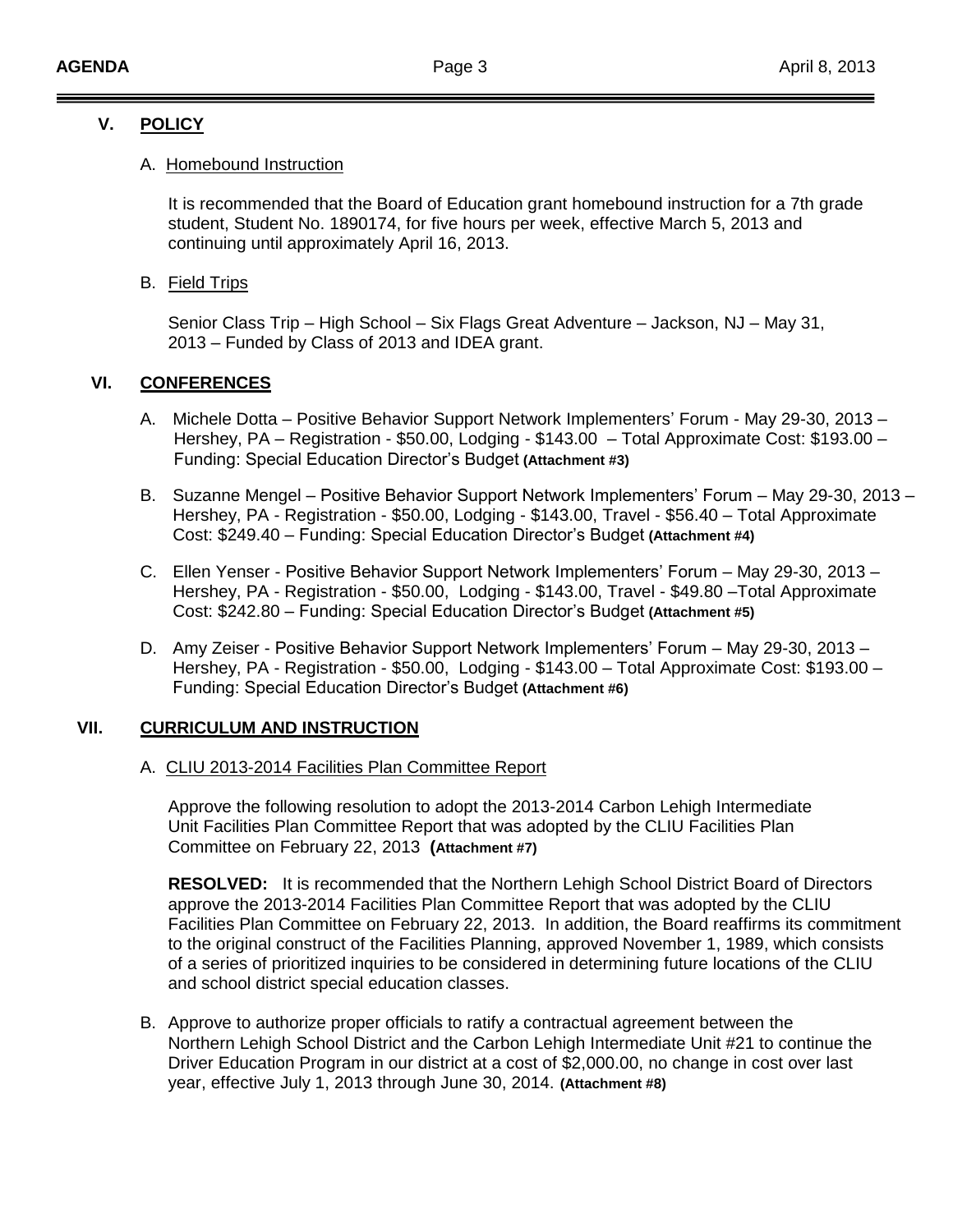#### C. Non-Resident Students

Approve the request of the parents of a first grade student at Peters Elementary School, who are moving out of the school district at the end of April, to allow their student to finish the 2012-2013 school year in Northern Lehigh School District in accordance with school board policy #202.

#### D. Pennsylvania Department of Education E-Signature Agreement

Approve the resolution to allow Northern Lehigh School District to participate in the Pennsylvania Department of Education's e-signature program which will allow us to enter into any and all contracts, agreements, grants and/or licenses with the Pennsylvania Department of Education using an electronic signature thereby saving on paper and postage. **(Attachment #9)**

# **VIII. OLD BUSINESS**

# **IX. NEW BUSINESS**

- A. RESOLVED, the Board of Education approves the Resolution Urging Pension Reform, as presented. **(Attachment #10)**
- B. RESOLVED, the Board of Education approves the Resolution Urging Increased State Funding for School Construction and Renovation Projects, as presented. **(Attachment #11)**
- C. RESOLVED, the Board of Education approves the Resolution calling for Reform of the Commonwealth's Charter and Cyber Charter School Funding Formulas, as presented. **(Attachment #12)**

# **X. FINANCIAL**

- A. Approve the Following Financial Reports:
	- 1. General Fund months of February and March
	- 1. NLHS Student Activities and Scholarship Account month of February
- B. Approve the Following List of Bills:
	- 1. General Fund months of March and April
	- 2. Refreshment Stand month of March
	- 3. Cafeteria Fund month of March
- C. Authorize administration to enter into an agreement with Carbon Lehigh Intermediate Unit #21 to continue serving the district's student information system needs with Pearson (formerly Apple) PowerSchool. The effective date of this agreement is July 1, 2013 and will be in effect for 5 years and thereafter will automatically renew for successive one year terms. First year usage fee is \$24,225.00 and is based on 1,900 students at a cost of \$12.75 annually per student. Usage fees are subject to increase based on current prices with the guarantee that the usage fee will not increase more than 3% from the previous year. **(Attachment #13)**

# **XI. LEGAL**

# **XII. CORRESPONDENCE**